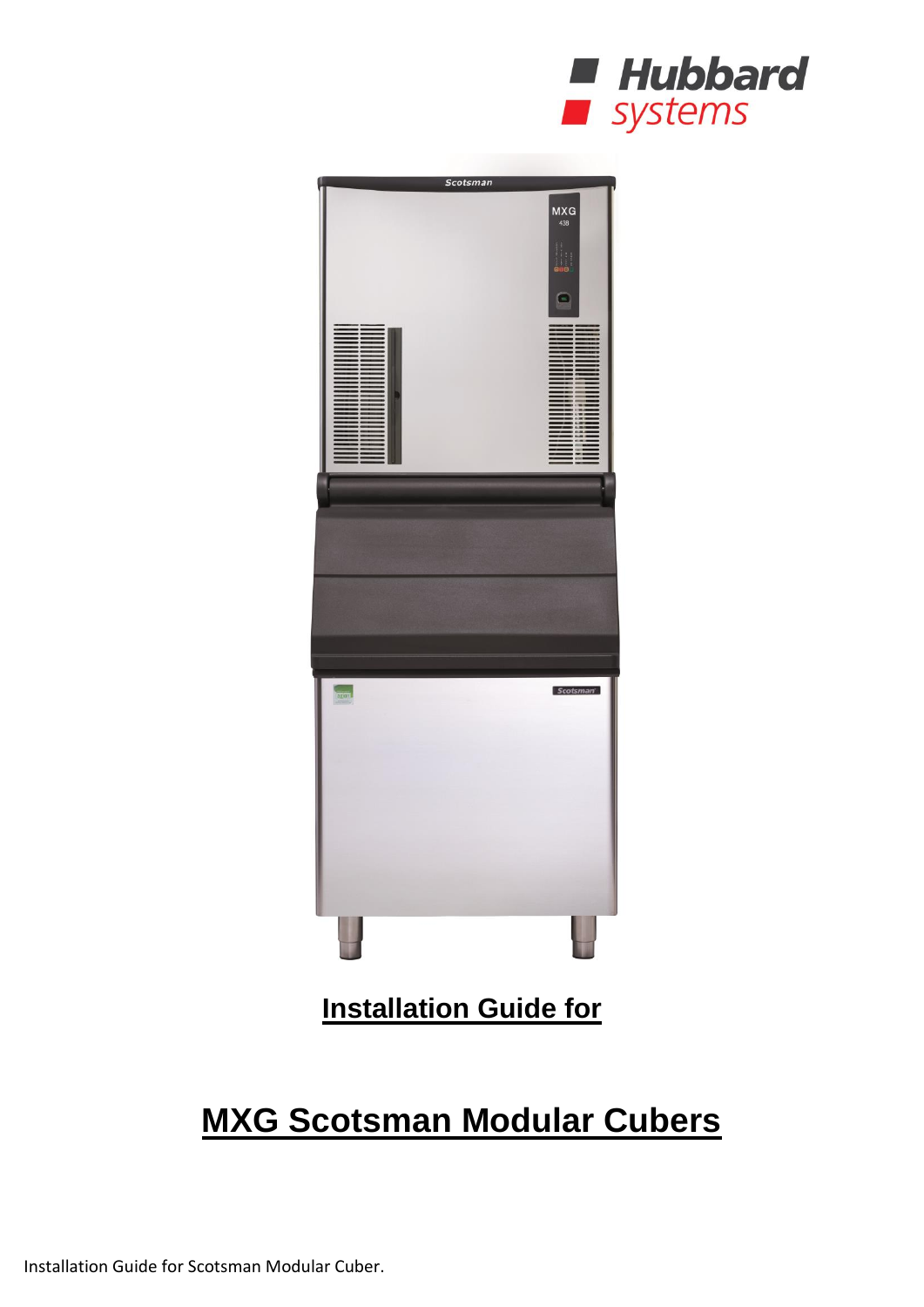

## **Unpacking**

- Remove the two banding strips securing equipment to pallet.
- Remove cardboard carton and packaging material.
- Inspect exterior of machine for any potential damage.
- Remove Front, Left & Right hand panels & release machine from the pallet

Remove from inside the machine:

- 1 x water inlet tube
- 1 x drain tube complete with clip

If a separate Storage bin is supplied – Unpack as suggested above, then open the bin door and remove:

- 1 x drain tube kit (complete with clip)
- $\bullet$  1 x drain fitting (may be supplied separately !!)
- $\bullet$  1 x Unit leg kit

### **Installation**

#### Storage Bin:

Fix 'Legs' onto the base of the Storage bin

If required, install the drain fitting to the base of the storage bin (using PTFE tape also) Secure correctly, the drain hose to the drain fitting using the clip supplied

Stand the storage bin upright and level the bin using the 'adjustable legs' as appropriate

Check that the bin has the foam strip installed all around the top edge

#### Ice Machine Production Head:

Mount the machine onto the top of the Storage bin locate so to ensure the 'Ice drop' area of the unit is correctly placed. Secure the machine to the Storage bin !!

Again, check that the assembly is level. Adjust legs as required.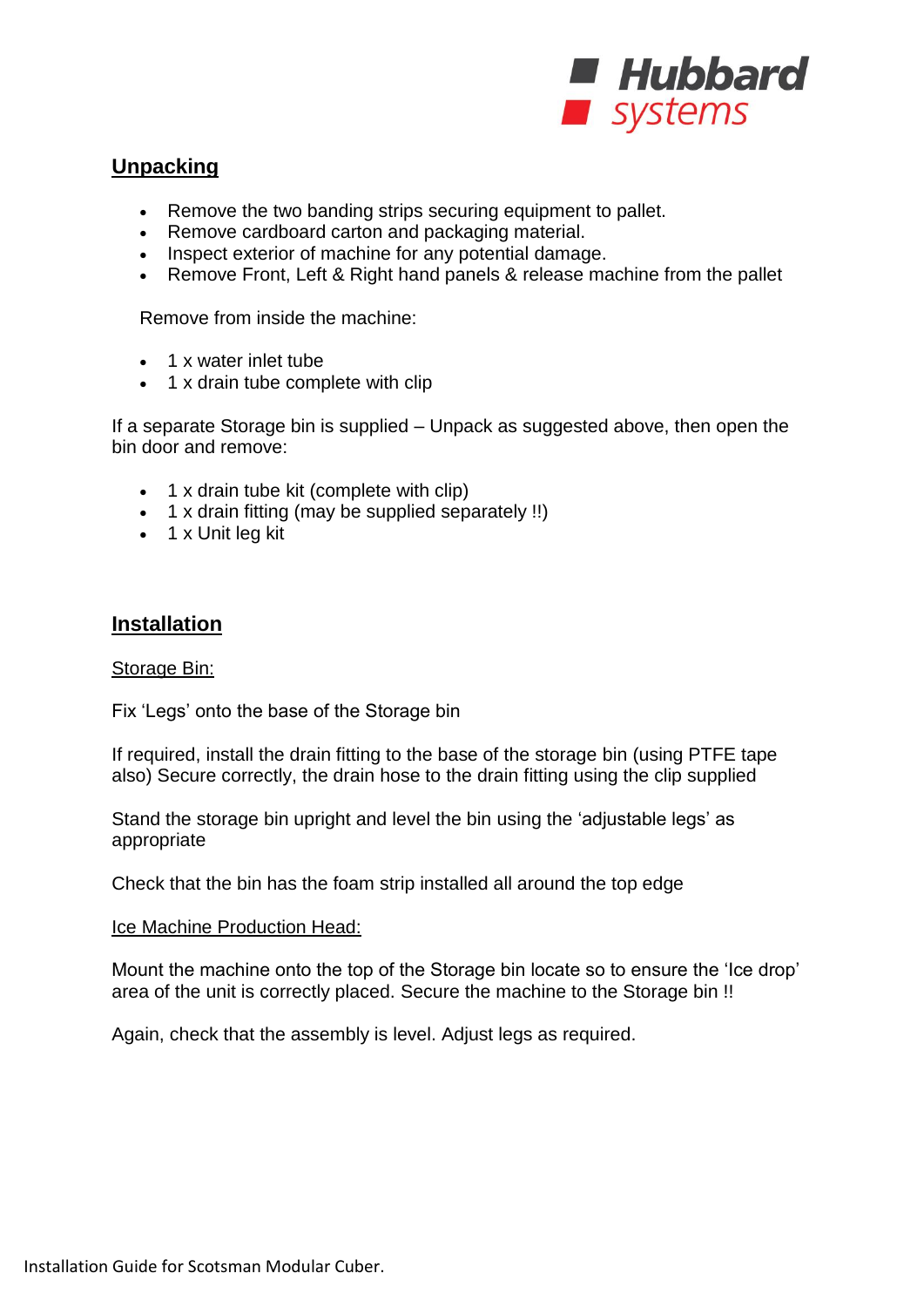

#### **Check the following:**

- Ambient temperature minimum 10°C, maximum 40°C
- Adequate space at rear of machine for water and drain connections.
- Minimum airflow clearance requirement of 15cm to both sides of machine.

*Note: if clearance is less, ice production rate could decrease by as much as 25% due to potential overheating if an Air Cooled version is used*

#### **Service Connections:**

Check ID on rear of machine for correct voltage (e.g. 230 volt 50 hz for UK use)

Check that the following services are within 1 metre of machine location:

- Cold water supply terminated with a  $\frac{3}{4}$  BSP washing machine style stop valve.
- Mains drainage with a connection point lower then the drain outlet of the machine. Connection point must be at least 1 ¼" diameter open and trapped (similar to a domestic washing machine) with any connection made to include a suitable 'back flow' prevention device to 'EN1717'.
- If drain is too high, a stand or condensate pump must be used for the bin **only !!**
- Suitable Electrical Supply (Due to potential high starting current, any socket adaptor with other appliances should not be used.)

*Note: If an external condensate tank pump is to be used, then an additional 13 amp socket outlets will be required.*

 Unit – Connect unit electrical cable to either a suitable Plug & socket arrangement or connect direct into a suitable rated electrical isolator

NOTE - Ensure electrical supply has a correctly rated Circuit Breaker at the distribution unit

- Fit ¾ water inlet hose to the machine. Do not overtighten.
- Fit flexible drain hose to machine and secure using clips provided.

*Note: Both hose's are fitted with one straight end and one angled end. Use which ever is the most suitable for this installation.*

- Connect water inlet hose to water supply 'stop valve'. Do not overtighten.
- Connect drain hose to main waste drain provided by inserting hose into upstand (similar to domestic washing machine).

**Note:** *To prevent drainage problems caused by loops in the hose, reduce hose length as far as reasonably practicable*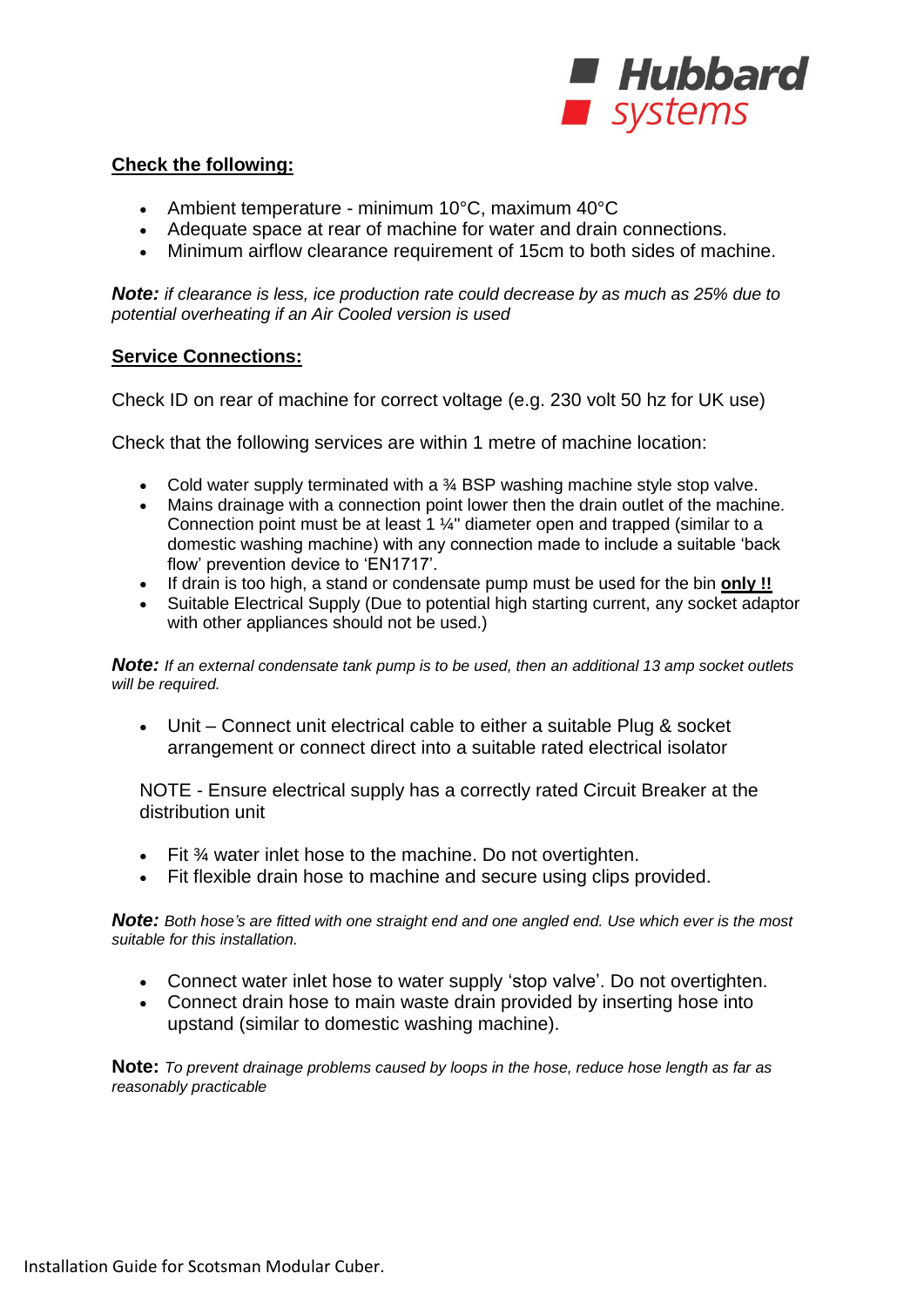

# **Prior to Start Up:**

Inside the front of the unit, Remove any ORANGE 'transit tapes' from areas of the water circuit, spray plate/bars, ensure any spray plate(s) are correctly positioned.

Ensure the Ice level Control is threaded through the base 'grommet' and that the ice level control is located onto the bracket and fixed into the ice drop area of the storage bin as shown:



Check that the unit internal 'Sump' drain tubes are in the upright postion (viewed from the front aspect).

The 'PCB' may need to be set up to site/location requirements (*See Service Manual for instructions on how to complete if this is required)*

Remove protective film from outer panels.

## **Start Up Procedure (MXG Equipment) –**

- Turn on water and power supply (Green pushbutton on front panel).
- At this point solenoids coils will be heard and water should then enter the machine and begin to fill the water tank, the water pump and fan motor will also begin to operate.